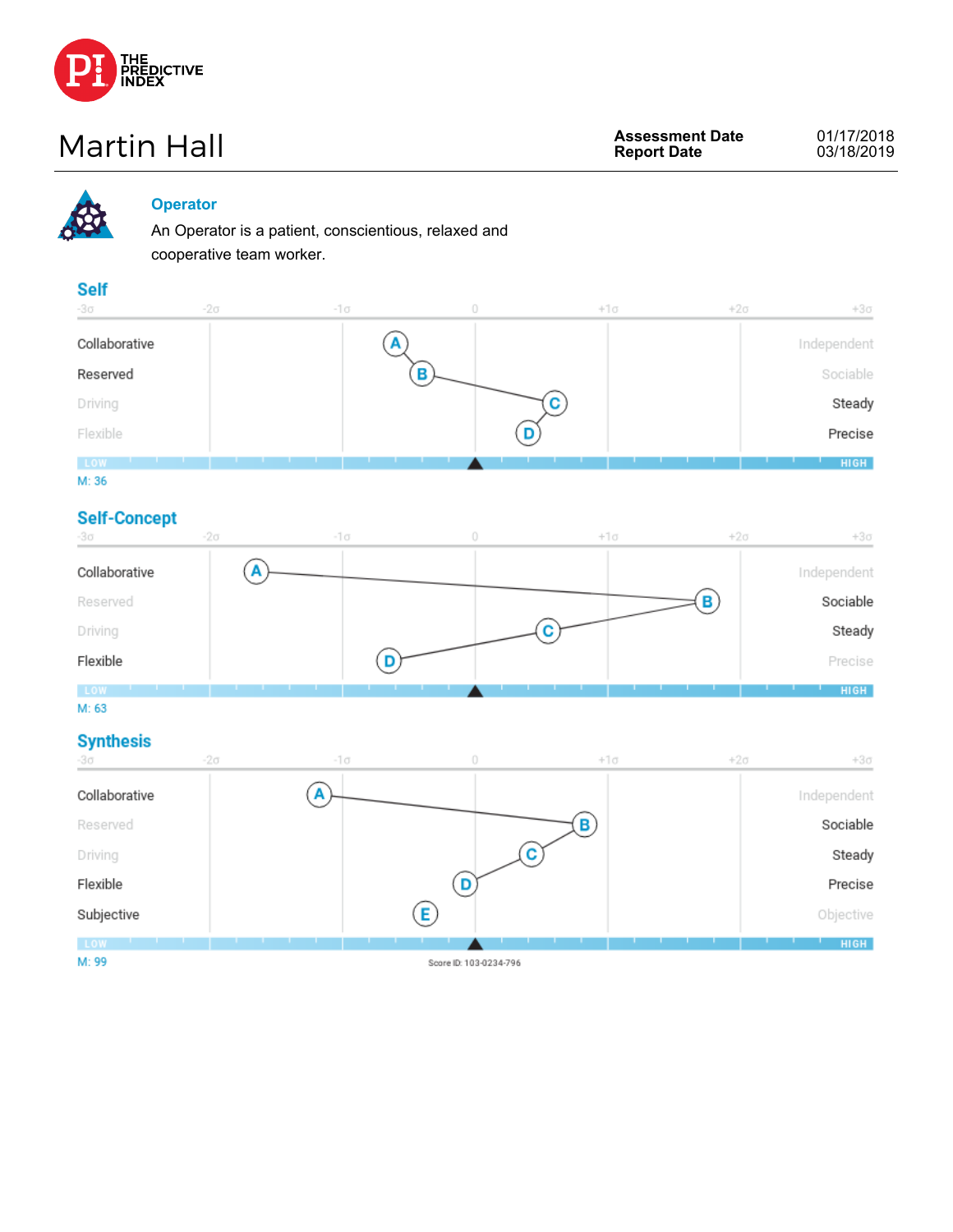#### **Martin will most strongly express the following behaviors:**

- Unhurried and deliberate, stable and will do things using the established process; finds it difficult to change these systems. Dependable, consistent and needs familiar environments and coworkers to be most productive.
- Cooperative, easy-going, and agreeable in getting along with others. A focused, uncritical listener who won't "rock the boat."
- Methodical, steady, and even-paced; loses productivity when interrupted.
- Drive to protect the company against risk by doing things in general accordance with established standards.
- Careful; usually follows a plan to avoid making mistakes. Generally has proof to support decisions before taking action.
- Detail-oriented and helpful; works comfortably as part of a team and often checks work.

### Summary

Helpful, patient, and stable; works steadily and consistently. Respectful of established processes, standards, and policies, they will work within those standards to ensure repeated successes and high-quality results. Martin has the patience and tolerance required for routine work and can be relied on to do such work consistently and in a relaxed manner. Prefers having, and following, a well thought-out process to ensure success. If they are responsible for establishing the process, they will do so in a thoughtful, methodical manner, paying close attention to details and time-honored successes. Once established, they'll expect that the process be followed consistently.

Will focus on the details of the work and will handle them with somewhat better than average accuracy. In work involving repeated contact with people, Martin will be pleasant, agreeable, and supportive. Derives satisfaction from helping others and likes to feel part of a secure team.

Fairly easygoing, this individual works at a steady, relatively unhurried pace and is most comfortable working within stable organizations with established processes. In the event of change in the work and responsibility, this individual will take time to learn the new work and responsibilities thoroughly, getting the "lay of the land" before taking action. This is true whether they're initiating changes to the process (which will only be done after very careful thought and research), or if they're being asked to make changes.

In social terms, Martin is unassuming, friendly and pleasant in general contact. A patient, focused, and willing listener, particularly with people they know well and with whom they feel at ease. Sympathetic, supportive, and wants to help whenever possible. Even-tempered; communicates, coaches, and teaches in a patient, detailed, non-threatening way.

In making decisions, they are careful, and will take the time required to follow the established process, examine different angles, and explore enough to ensure few, if any, surprises afterward.

### Management Style

As a manager of people or projects, Martin will be: